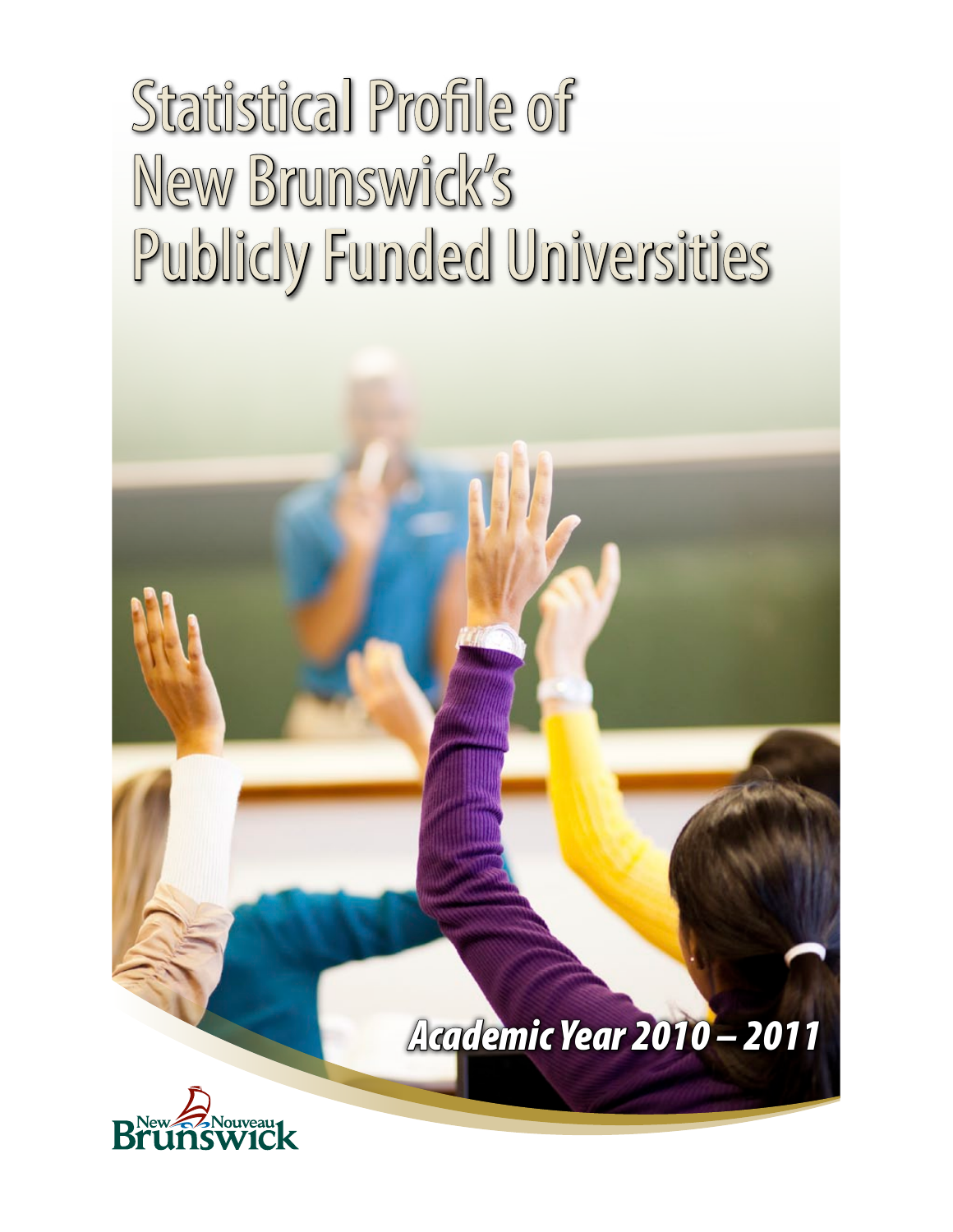#### **Statistical Profile of New Brunswick's Publicly Funded Universities** *Academic Year 2010 – 2011*

Province of New Brunswick PO 6000, Fredericton NB E3B 5H1

#### [www.gnb.ca](http://www2.gnb.ca/content/gnb/en.html)

2012.09 ISBN 978-1-55471-866-5 Printed in New Brunswick 8932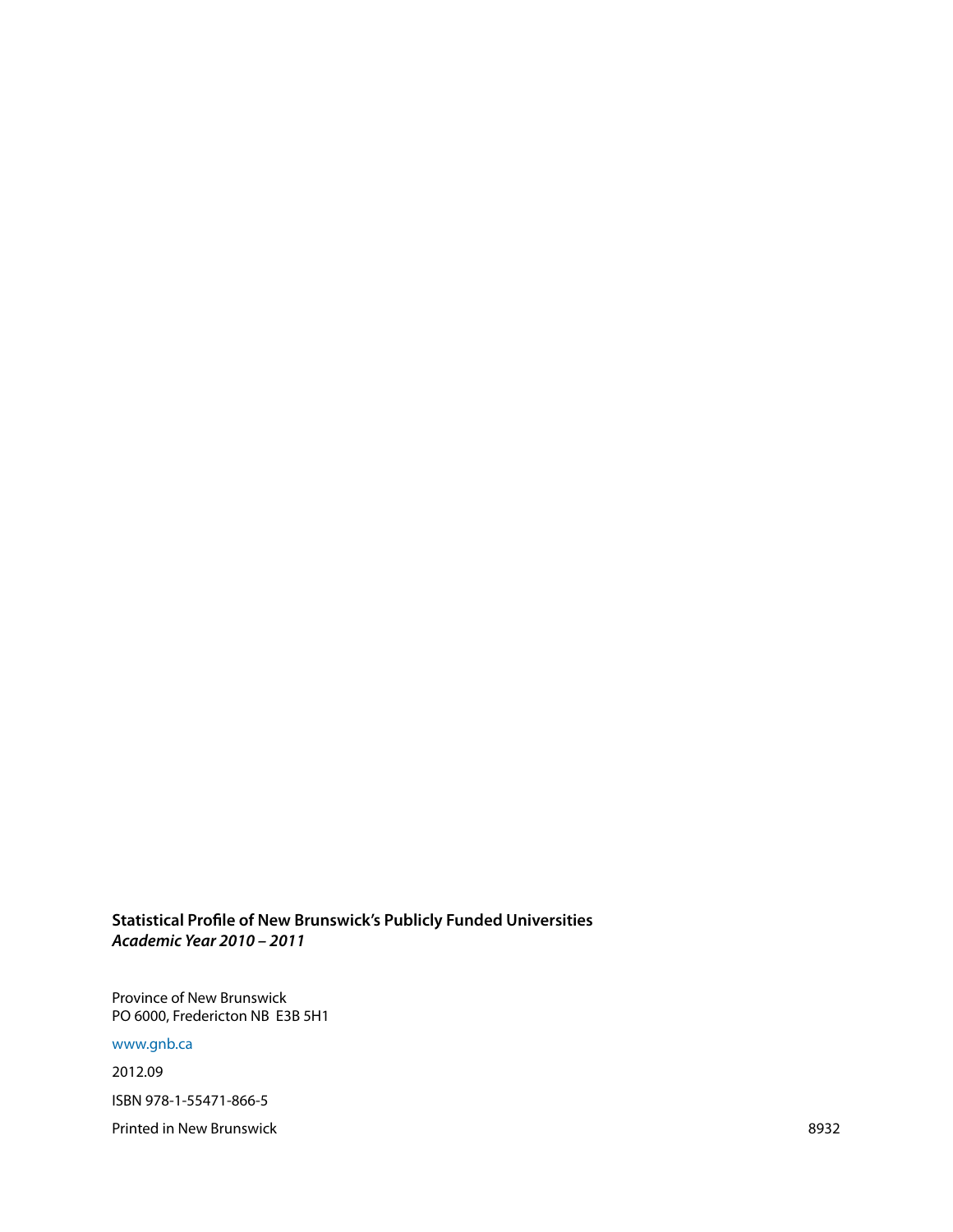# **Table of Contents**

| $Introduction \dots 3$ |  |  |  |
|------------------------|--|--|--|
|                        |  |  |  |
|                        |  |  |  |
| Figure 3:              |  |  |  |
| Figure 4:              |  |  |  |
|                        |  |  |  |
|                        |  |  |  |
|                        |  |  |  |
|                        |  |  |  |
|                        |  |  |  |
|                        |  |  |  |
|                        |  |  |  |
|                        |  |  |  |
|                        |  |  |  |
|                        |  |  |  |
|                        |  |  |  |
|                        |  |  |  |
|                        |  |  |  |
|                        |  |  |  |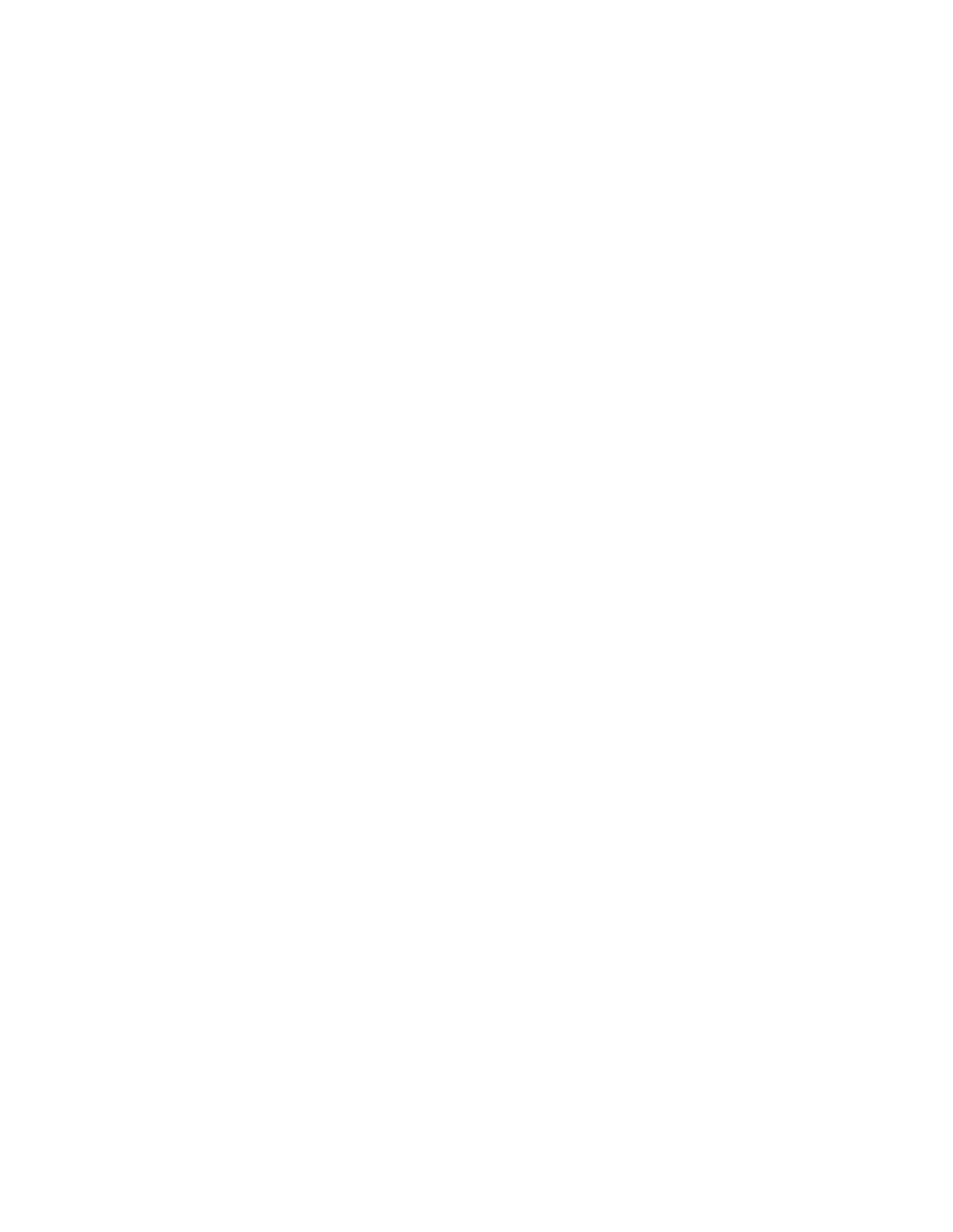# <span id="page-4-0"></span>**Introduction**

This statistical profile was developed in consultation with staff of New Brunswick's four publicly funded universities, the Maritime Provinces Higher Education Commission (MPHEC), and the Department of Post-Secondary Education, Training and Labour (PETL) for the 2010 – 2011 academic year.

This profile is designed to provide insight into the publicly funded university system in New Brunswick and thus facilitate policy development by institutions and governments and alignment of future priorities in the sector. It provides a baseline by which to measure progress in years to come and a source for key performance indicators for the sector. It achieves this by consolidating and simplifying existing information regarding the sector and by making it accessible to a wide audience.

The data that forms the basis of this document has been obtained from the Canadian Association of University Business Officers (CAUBO) and the Maritime Provinces Higher Education Commission (MPHEC), and is publicly available. It has been compiled by PETL staff. Readers may wish to access more detailed data through any of the aforementioned agencies.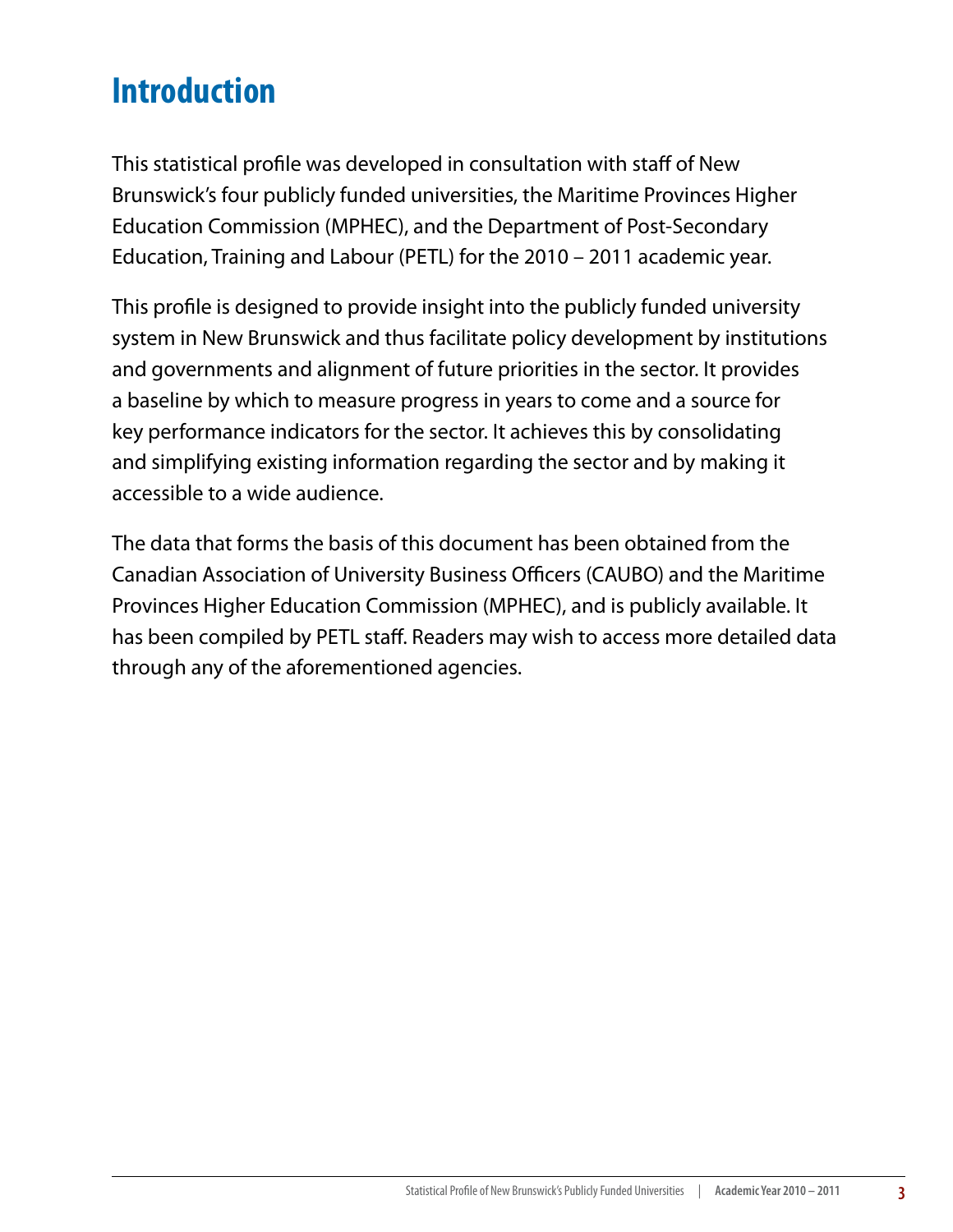#### <span id="page-5-0"></span>**Figure 1: Consolidated enrolment characteristics**

This figure presents various attributes related to the student population within New Brunswick's publicly funded universities for the academic year 2010 – 2011. Additional enrolment details can be found within this section.



*MPHEC, Enrolment Database 2006 – 2007 to 2010 – 2011* <http://www.mphec.ca/research/enrolment.aspx>

#### **Figure 2: Persistence**

after one year and graduation rate after six years. **Persistence** is defined as the percent of the cohort that enrolled in the same institution in subsequent years, regardless of registration status or field of study. Graduation rate is measured only within the institution of first entry.<sup>1</sup>



<sup>1</sup> Graduation rate is underestimated as it only captures students at the undergraduate level who graduated from a program after six years in the same institution in which they were initially registered.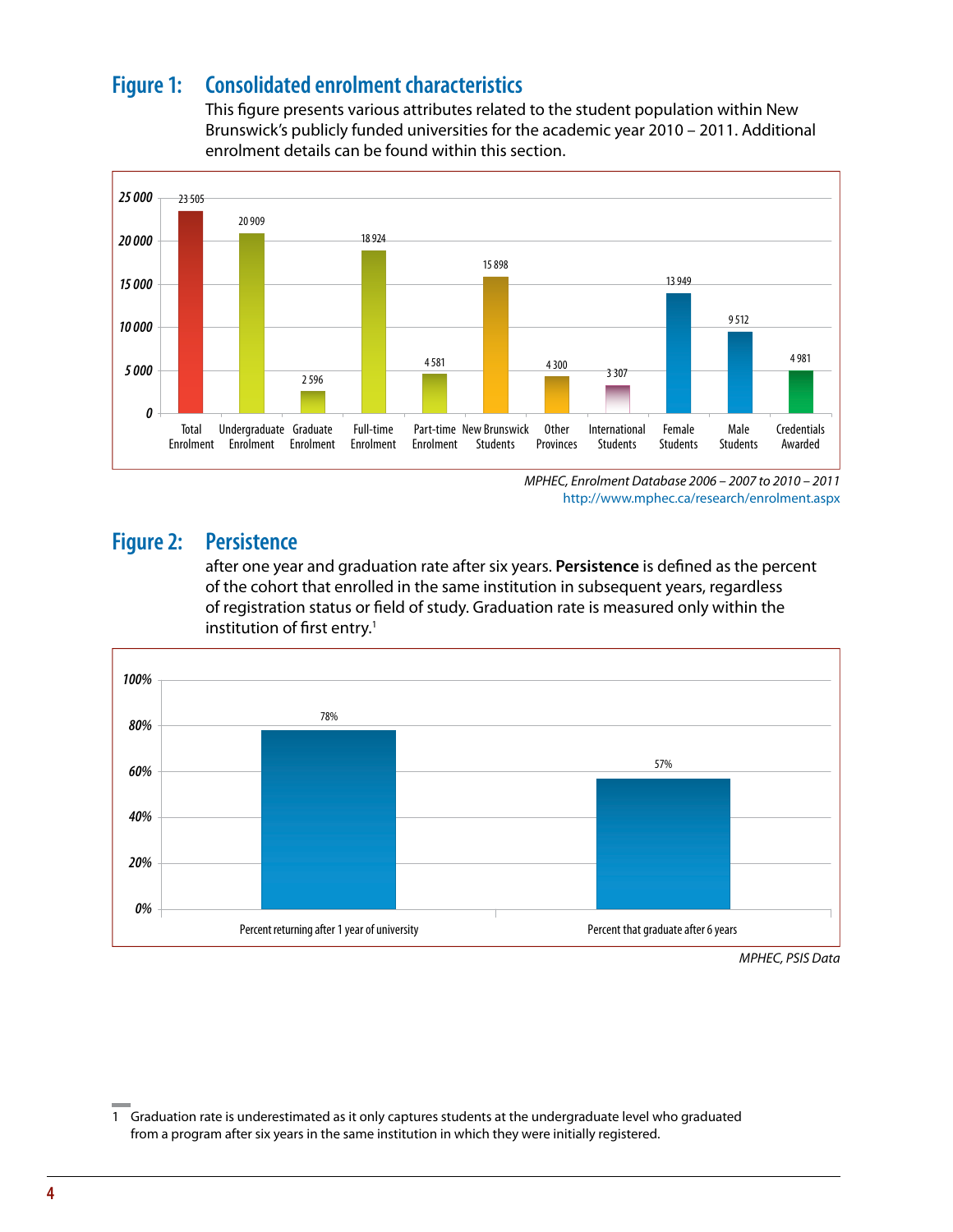#### <span id="page-6-0"></span>**Figure 3: Employment rate and mobility**



of graduates 2 years post graduation, class of 2007.

# **Figure 4: Employment earnings**

Mean annualized full-time earnings by discipline cluster, graduates surveyed two years after graduation, class of 2007.



*MPHEC Two Years on: A Survey of Class of 2007 Maritime University Graduates* <http://www.mphec.ca/resources/GFU2007in2009ProvEng.pdf>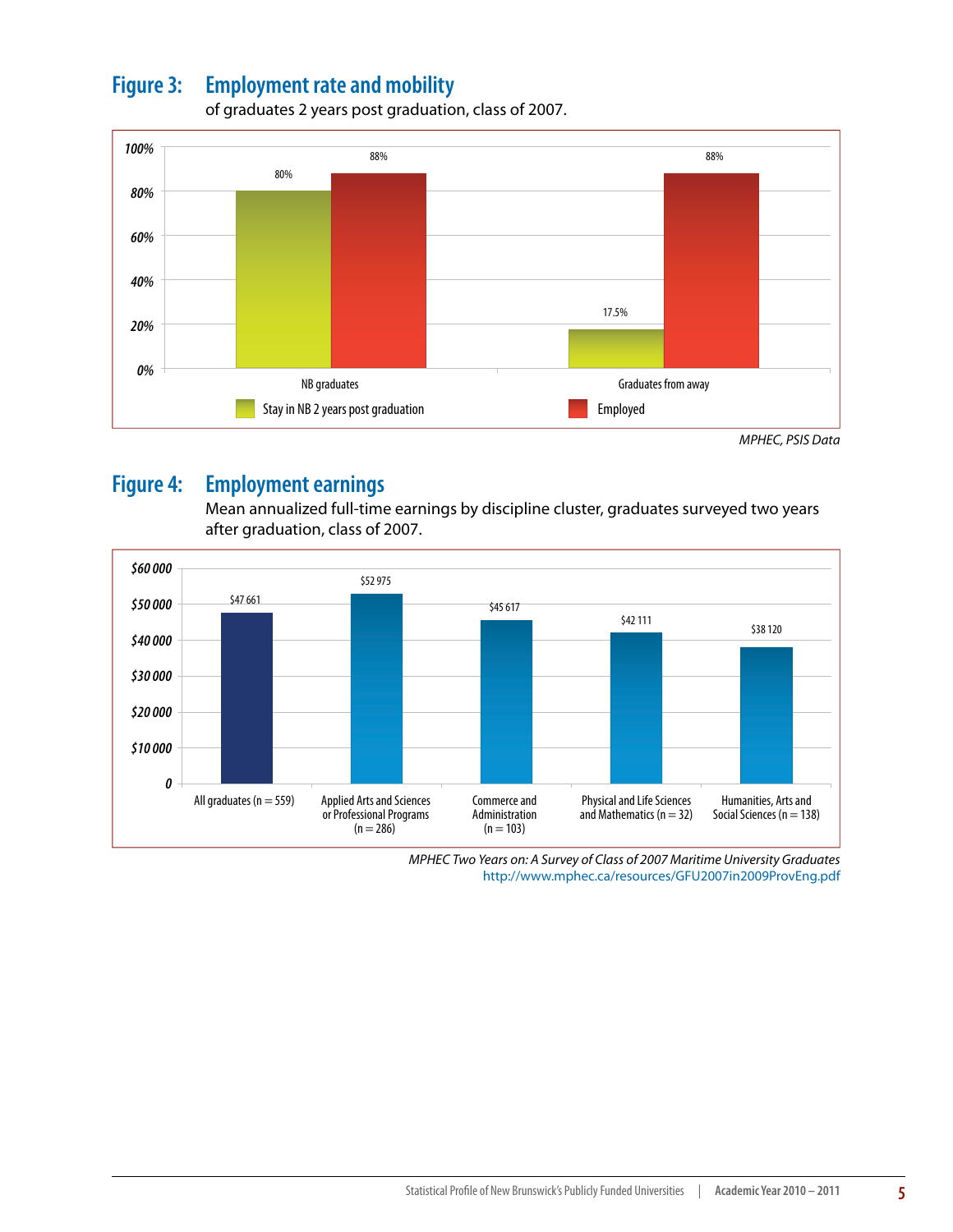## <span id="page-7-0"></span>**Figure 5: Total number of credentials awarded**



by level and institution.

*MPHEC, Credentials granted; aggregated by level of study, major field of study and gender 2006 – 2010* <http://www.mphec.ca/research/credentialsgranted.aspx>

#### **Figure 6: Direct Entry Rate**

First year direct entry full-time students in year n divided by the number of provincial high school graduates in year n-1.



*MPHEC, Measures of Student Progress and Outcomes. February 2012* [http://www.mphec.ca/resources/Participation\\_Tables\\_Feb2012\\_En.pdf](http://www.mphec.ca/resources/Participation_Tables_Feb2012_En.pdf)

#### **Figure 7: Home Province 18 – 24 Participation**

The number of New Brunswick students aged 18 – 24 enrolled full-time in a New Brunswick University divided by the provincial population aged 18 – 24.



*MPHEC, Measures of Student Progress and Outcomes. February 2012* [http://www.mphec.ca/resources/Participation\\_Tables\\_Feb2012\\_En.pdf](http://www.mphec.ca/resources/Participation_Tables_Feb2012_En.pdf)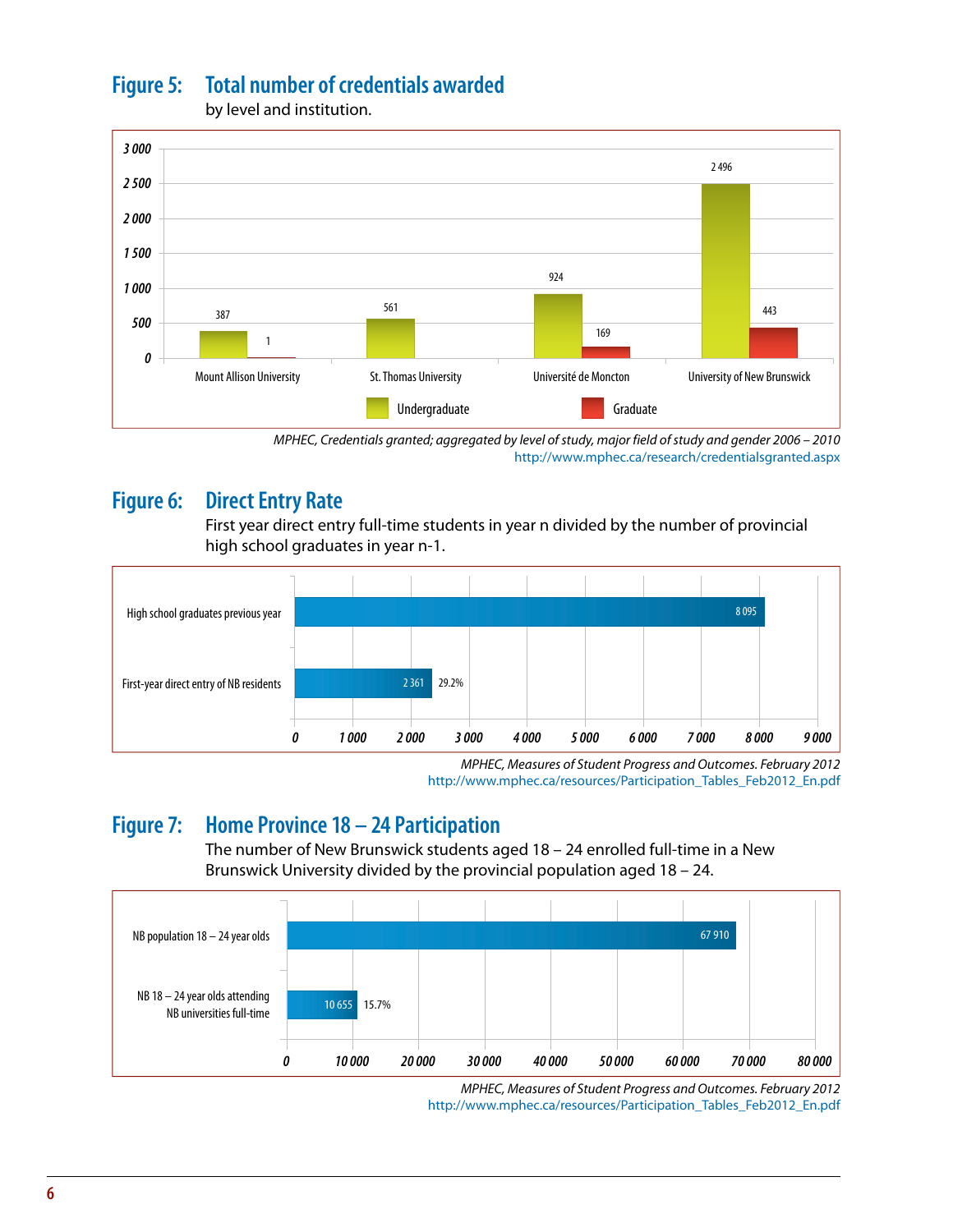#### <span id="page-8-0"></span>**Figure 8: Home Province Participation**

The number of New Brunswick students enrolled full-time in a New Brunswick university divided by provincial population aged 18 – 24.



*MPHEC, Measures of Student Progress and Outcomes. February 2012* [http://www.mphec.ca/resources/Participation\\_Tables\\_Feb2012\\_En.pdf](http://www.mphec.ca/resources/Participation_Tables_Feb2012_En.pdf)

#### **Figure 9: Graduates who would choose the same institution**

Percent of graduates reporting they would have chosen the same university again.

| All graduates ( $n = 1047$ )                                     | 81% |
|------------------------------------------------------------------|-----|
| Commerce and Administration ( $n = 183$ )                        | 77% |
| Applied Arts and Sciences or Professional Programs ( $n = 473$ ) | 83% |
| Physical and Life Sciences and Mathematics ( $n = 86$ )          | 80% |
| Humanities, Arts and Social Sciences ( $n = 300$ )               | 80% |

*MPHEC*

#### **Figure 10: Graduate satisfaction with instruction by cluster**

Percent who were satisfied or very satisfied with the quality of teaching in most of their classes.

| All graduates ( $n = 1047$ )                                     | 93% |
|------------------------------------------------------------------|-----|
| Commerce and Administration ( $n = 183$ )                        | 94% |
| Applied Arts and Sciences or Professional Programs ( $n = 473$ ) | 92% |
| Physical and Life Sciences and Mathematics ( $n = 86$ )          | 95% |
| Humanities, Arts and Social Sciences ( $n = 300$ )               | 95% |

*MPHEC*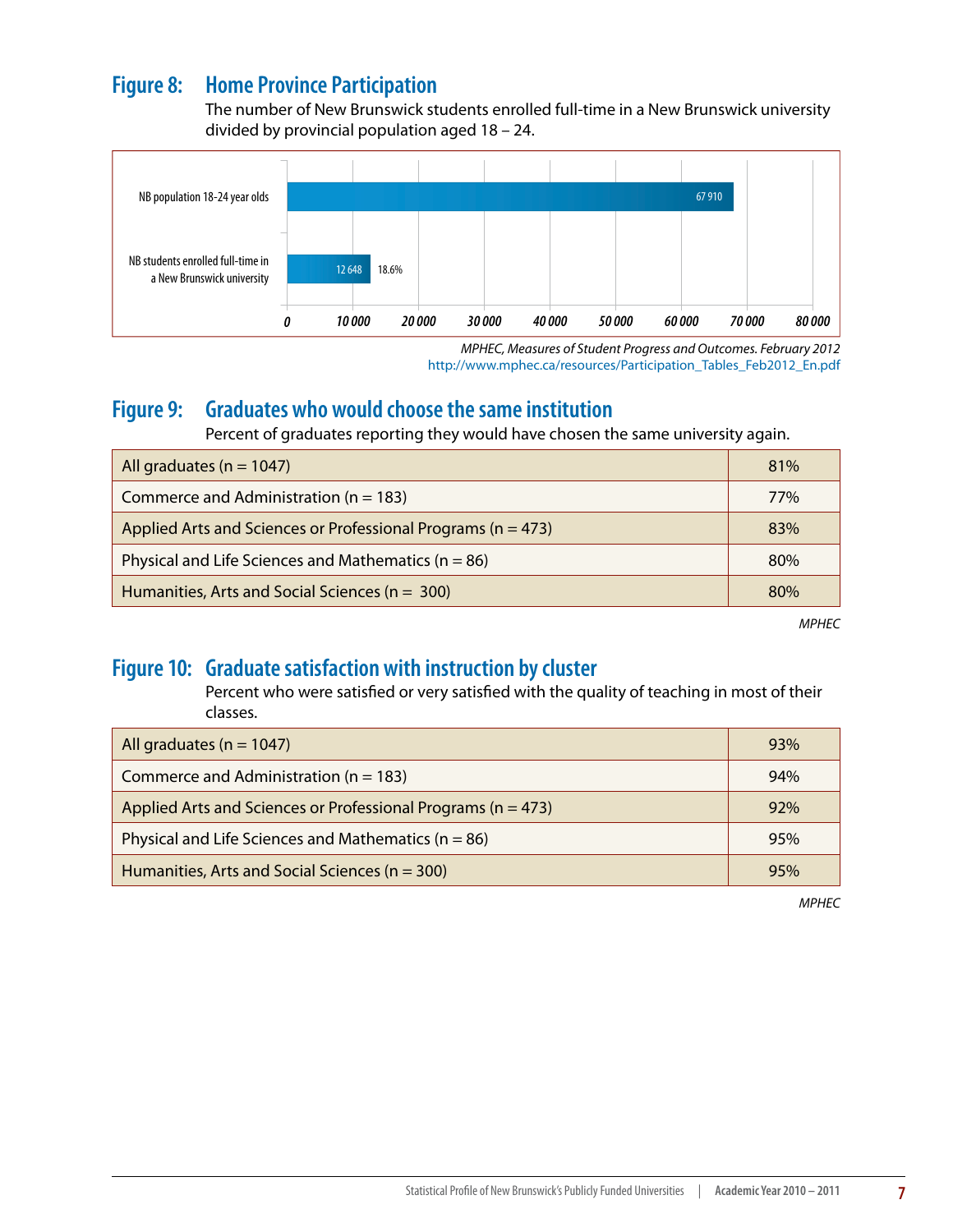#### <span id="page-9-0"></span>**Figure 11: Income by source**

| <b>Public Universities Revenue</b>     | <b>Source</b> | <b>Percent</b> | Per Full Time Student** |
|----------------------------------------|---------------|----------------|-------------------------|
| <b>Provincial Grant</b>                | \$213 582 000 | 56.4%          | \$10729                 |
| <b>Course Credit Tuition</b>           | \$125 579 000 | 33.2%          | \$6 308                 |
| Other Funding*                         | \$39 583 000  | 10.5%          | \$1988                  |
| <b>Total General Operating Funding</b> | \$378 744 000 |                | \$19025                 |
|                                        |               |                |                         |

\* Includes all other sources of operational revenue

\*\* Total Full-Time FTE = 19 907 Students [http://www.mphec.ca/resources/Enr\\_Table4\\_2010\\_2011E.pdf](http://www.mphec.ca/resources/Enr_Table4_2010_2011E.pdf)

*CAUBO, 2011, Report 3.1, Income by Fund*

[http://www.caubo.ca/resources/publications/financial\\_information\\_universities](http://www.caubo.ca/resources/publications/financial_information_universities)

#### **Figure 12: Average dollars per FTE, general operating funds**



*Source data Figure 11*

#### **Figure 13: Expenditures by source**

| <b>Year 2011</b>                     | <b>Expenditures by source General Operating</b> |        |  |
|--------------------------------------|-------------------------------------------------|--------|--|
| Line Items                           | <b>General Operating</b>                        | %      |  |
| Academic Ranks                       | \$137 776 000                                   | 38.1%  |  |
| Other salaries and wages             | \$93 527 000                                    | 25.9%  |  |
| <b>Benefits</b>                      | \$33 925 000                                    | 9.4%   |  |
| Other Instruction & Research         | \$6 384 000                                     | 1.8%   |  |
| <b>Subtotal: Salary Expenditures</b> | \$271 612 000                                   | 75.1%  |  |
| <b>Other Expenditures</b>            | \$90 137 000                                    | 24.9%  |  |
| <b>Total Expenditures</b>            | \$361 749 000                                   | 100.0% |  |

*CAUBO, 2011 Report 3.2 Expenditures by Fund*

[http://www.caubo.ca/resources/publications/financial\\_information\\_universities](http://www.caubo.ca/resources/publications/financial_information_universities)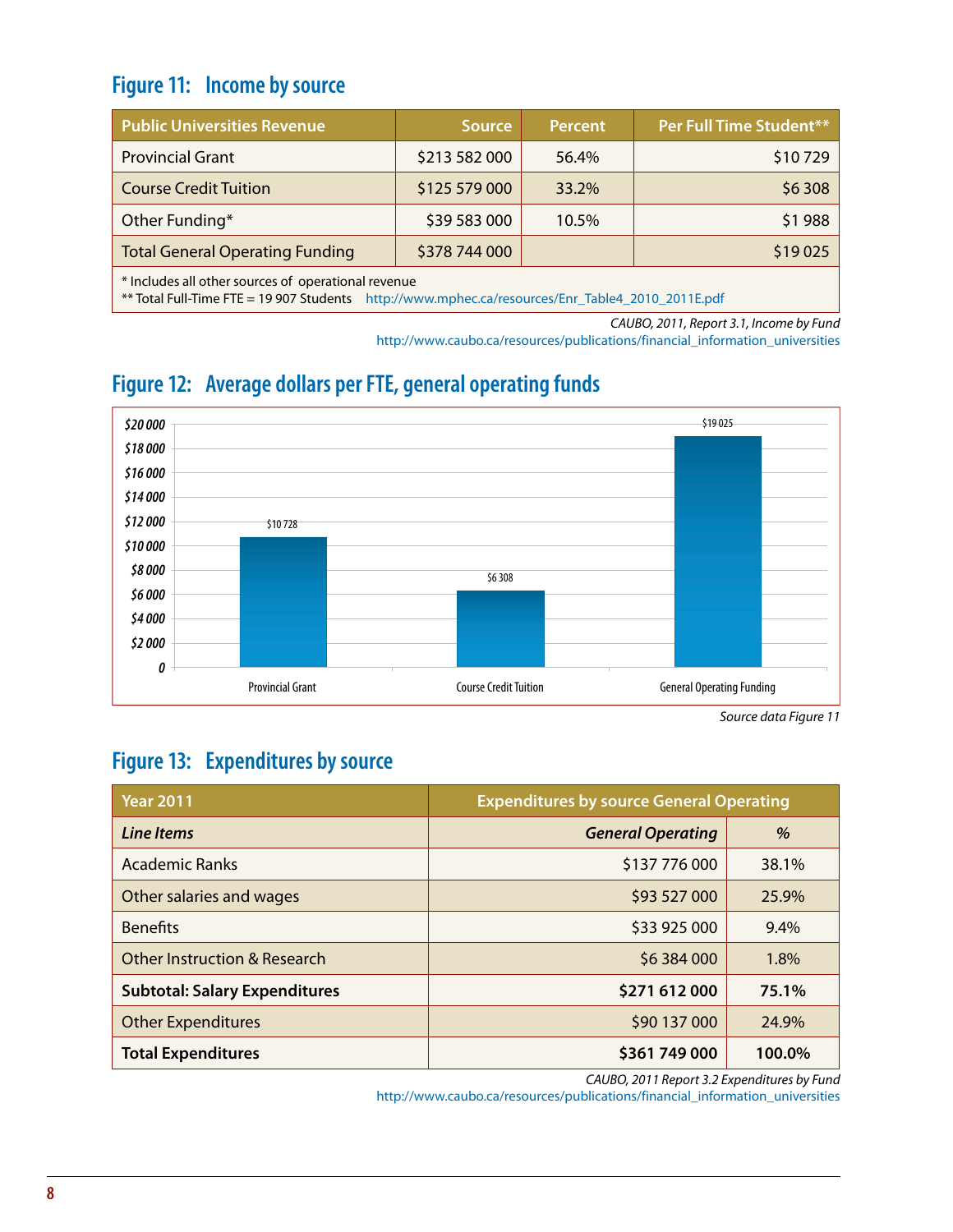#### <span id="page-10-0"></span>**Figure 14: Expenditure**



as a percent of total general operating expenditures.

## **Figure 15: Number of full-time faculty**

by rank for New Brunswick universities.

| <b>Number of Faculty by Rank</b> | $2009 - 2010$ |
|----------------------------------|---------------|
| <b>Full Professor</b>            | 436           |
| <b>Associate Professor</b>       | 396           |
| <b>Assistant Professor</b>       | 222           |
| Other ranks                      | 159           |
| <b>Total Rank</b>                | 1 2 1 3       |

*Statistics Canada, Figure 477-0017*



## **Figure 16: Average faculty salaries**

by province.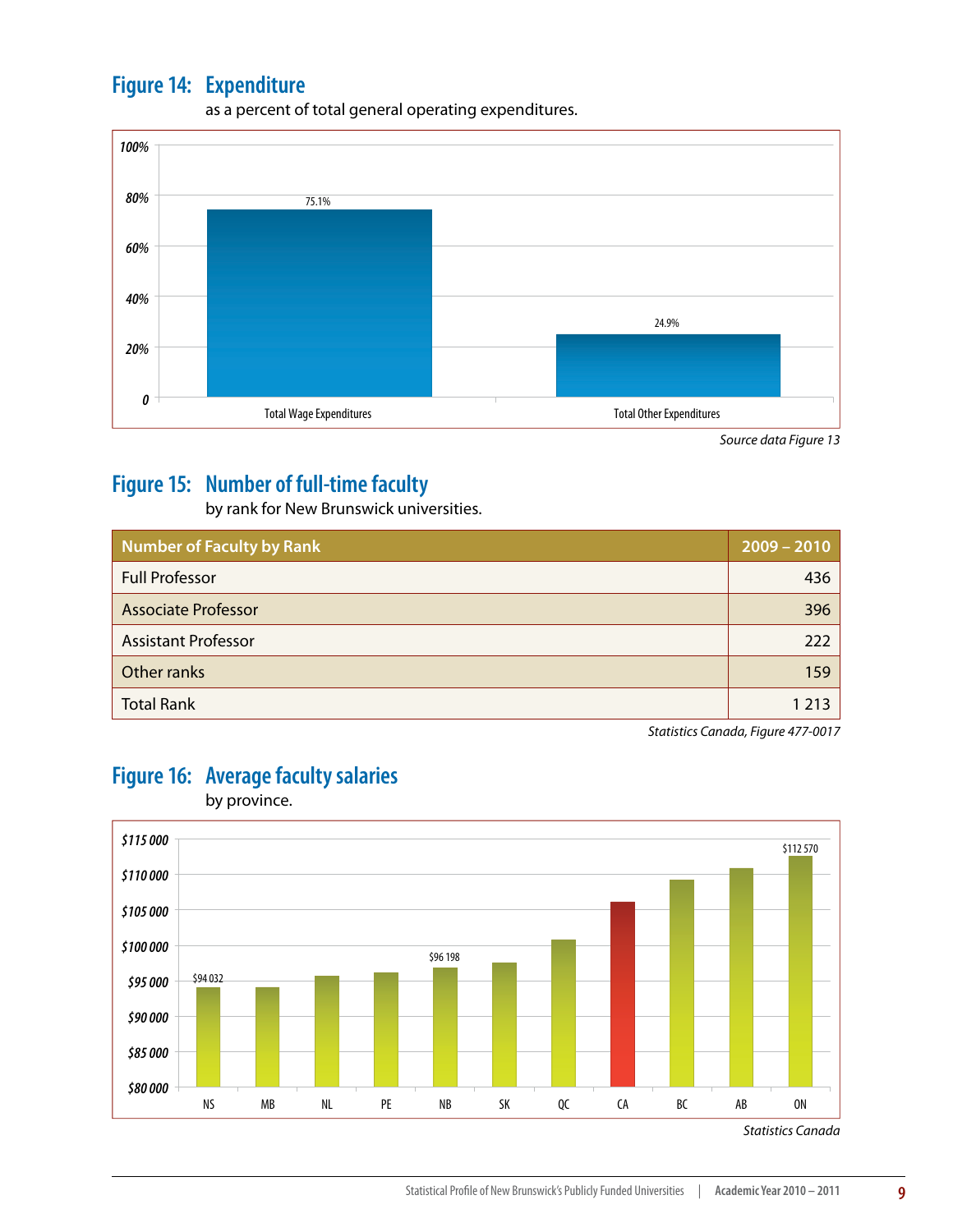## <span id="page-11-0"></span>**Figure 17: Research income to New Brunswick Universities**

by source.



*CAUBO, 2011, Report 3.1, Income by Fund*

[http://www.caubo.ca/resources/publications/financial\\_information\\_universities](http://www.caubo.ca/resources/publications/financial_information_universities)